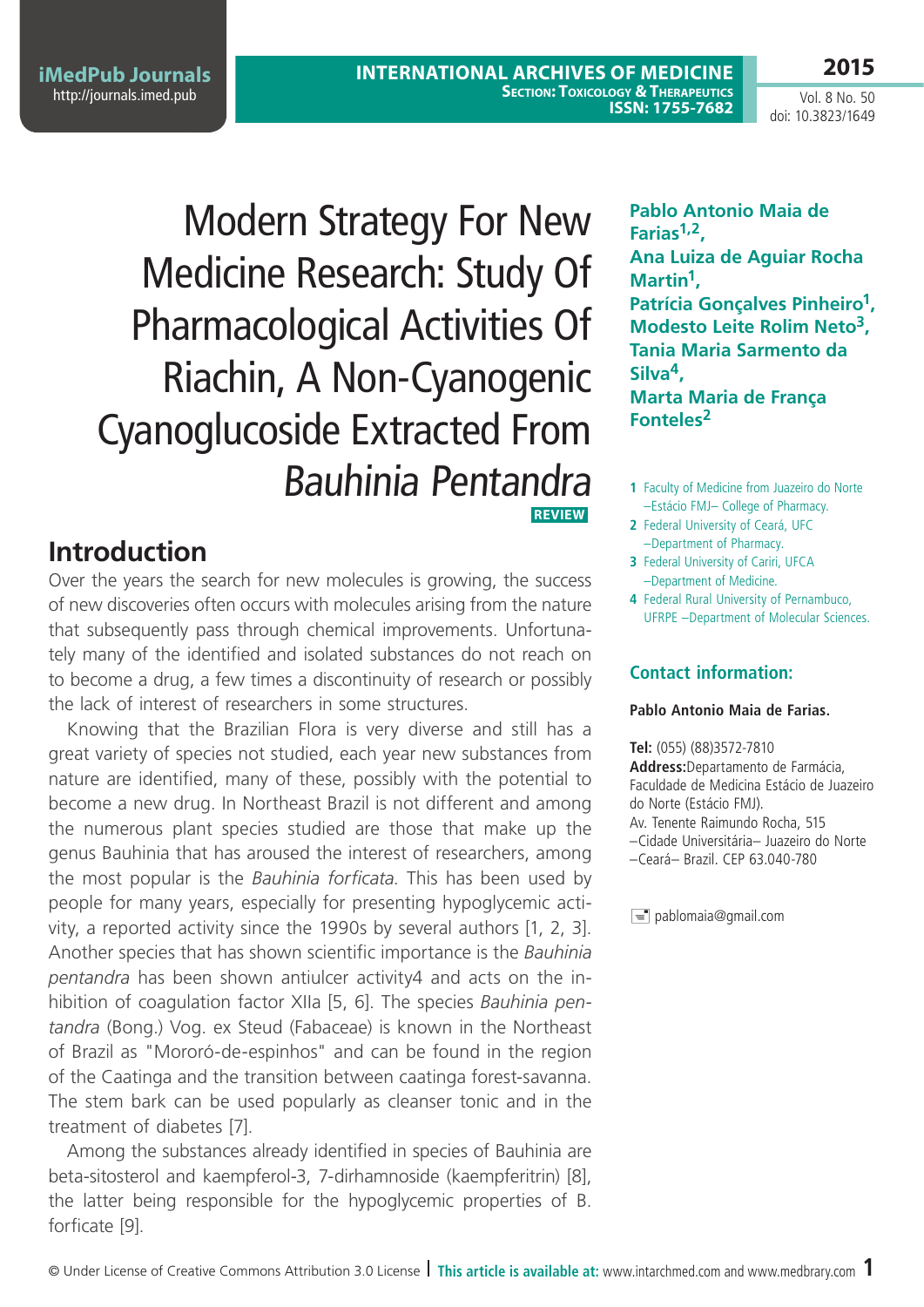Other plants of the same genus have been investigated because they have important therapeutic properties. Recently, investigation of root bark of *B. pentandra* (Fabaceae) led to the isolation and characterization of a new cianoglicosídeo has been termed Riachin. Preliminary studies have demonstrated antioxidant activity in tests 2,2-diphenyl-1-picrylhydrazyl (2,2-diphenyl-1-picrylhydrazyl, DPPH) and 2.20-azino-bis (3-ethylbenzthiazoline-6-sulphonic acid) [2,2-azino-bis (ethylbenzo thiazoline--6-sulfonic acid) diammonium salt, ABDS], in addition to displaying chelating activity of metals to ferrous ions (Fe 2+) [10]. However, such studies are very recent and there is still much to be learned about the said cianoglicosídeo.

# **Method**

This article aims to discuss new strategies for the study and drug development allowing they occur objectively and can reduce the unnecessary and unspecific use of animals in experiments.

The articles referenced in this narrative were identified through the PubMed database from November 2014 to February 2015. His full versions were obtained through the portal of periodicals of CAPES (Coordenação de Aperfeiçoamento Pessoal de Nível Superior) that provides access to texts full available in more than 37,000 periodicals, Brazilian and international publications. The authors were limited to reference texts published in English, Portuguese, Spanish, French or Italian.

As an example, the authors report the initial findings of the activities detected by Riachin, a cianoglicosídeo not cyanogenic obtained from *Bauhinia pentandra* and isolated in laboratories of the Federal Rural University of Pernambuco.

# **Results**

### **Non-cyanogenic cianoglicosídeo**

The cianoglicosídeos are commonly known for their ability to intoxicate, however, some of these may have pharmacological activities such as anti-allergic [11] without risk of toxicity. Drugs with such features correspond to a restricted group, since much of the cianoglicosídeos in nature is cyanotic. This means that they have a nitrile group adjacent to the alpha glycosidic bond, so that these glycosides to hydrolysis by glycosidases, followed by oxidation of the resulting cyanohydrin releases the corresponding aldehyde or ketone and hydrogen cyanide (HCN).

Many vegetables that have cyanogenic compounds have use for animal and human consumption made restrictively and require a lot of care, such as grinding and heating food until the cyanide is almost completely eliminated. Although Riachin corresponds to a cianoglicosídeo the position of the cyano group is not adjacent to the glycosidic bond in the molecule, which causes hydrolysis does not result in the release of cyanide, reducing their toxic capacity. In this context, Riachin fits into a restricted group cianoglicosídeos not cyanogenic such as Simmodisin [12] and Laphoriside isolated from *Lophira alata*, a common plant in Africa [13]. More recently cianoglicosídeos called ehretiosides were isolated, which showed activity antagonist to histamine [14].

The basic structure of this class has been set [15] and characterized later as a non-cyanogenic cianoglicosídeo [16], but under specific conditions may release a small amount of cyanide [17].

Non-cyanogenic cianoglicosídeos correspond to a group of substances poorly studied, however, appear to exhibit different activities in various systems, since the immune and nervous systems, as well as antimicrobial activity.

Currently, it was started a investigation about the pharmacological properties of Riachin, for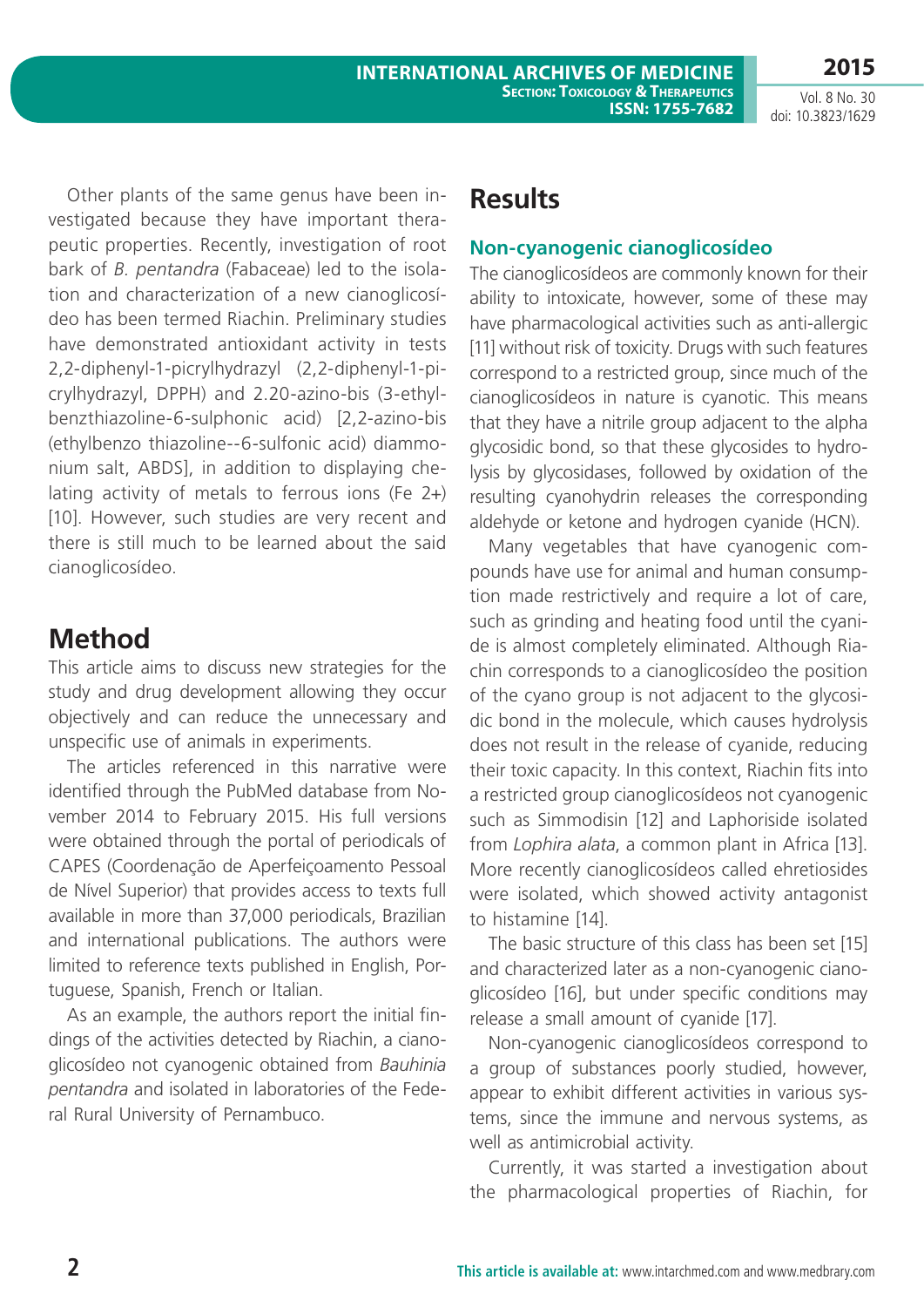there were not enough reports to direct further research. Typically using techniques of screening pharmacological for this purpose. The major problem of such thrust can be in the excessive use of animals for research random yet been reported properties.

#### **Animal use in pharmacological studies**

The use of animals in pharmacological studies is a common practice worldwide. In 2010, the United States used approximately 1.37 million animals in experiments. Note that these figures do not include rats, mice, birds and fish, as these animals are not covered by the "Animal Welfare Act," signed in 1966 by the US government and aims to establish minimum acceptable standards for the care and treatment with animals. Therefore, most of the procedures were performed in mice and rats (96%). Other commonly used animals include those of guinea pigs (19%), rabbits (18%) and hamsters (13%) [18].

In 2011, the United Kingdom has used more than three million animals which included mainly mice (71%), fish (15%), rats (7%) and birds (4%) [18].

In Brazil, Law 11.794, published in 2008, known as Arouca law, regulates research and teaching through the use of animals19. One must understand that the publication of the rule of law does not preclude the research activity with animals, but only imposes limits necessary for the use of these is carried out rationally so as to avoid suffering the same.

To meet the demands raised by this scenario computational studies have emerged as an important tool for scientists and environmentalists have met their objectives even partially. Currently, an array of features is available to enhance the search and the study of new molecules through statistical and mathematical predictions based on the characteristics of the chemical structures.

#### **New technologies for new drug discovery**

Since the 1970s a number of advances in chemistry and molecular and cellular biology attracted the attention of researchers in the pharmaceutical industry. So that between the late 1970s and early 1980s the techniques of studies involving recombinant DNA became focus of work of some companies, for example, Genentech and Amgen. The use of these new technologies has gained strength with the creation of Epogen (a stimulant erythropoietin) and recombinant insulin [20].

With the discovery of techniques involving monoclonal antibodies, research around this knowledge has become a true fever at early 2000's, so that about 25% of all new developing drugs were monoclonal antibodies [20].

With the knowledge provided by the Genome Project and consequently on proteins, it was perceived that the real targets for various diseases could be studied more precisely, from that developed the techniques of genetic knock-out studies [20]. This new scenario led knowledge to a new context, that the molecular pathways are responsible for different diseases or have an important causal role. Thus, there is a new paradigm in the search for new treatments interfering up more objectively, at the molecular level in the pathological mechanisms.

With the advent of X-ray crystallography, molecular design went to another level with a considerable wealth of details and data that made it possible in 1987, featuring an HIV protease using computer models. Later, in 1997, such advent led to the development of a protease inhibitor called Nelfinavir. Despite this highly successful, many others have not resulted in the same outcome, therefore, it was perceived that the biological properties of a molecule dependent on other factors.

The computational tools did not arise randomly, these were only possible after the emergence of biotechnology databases that resulted in mathema-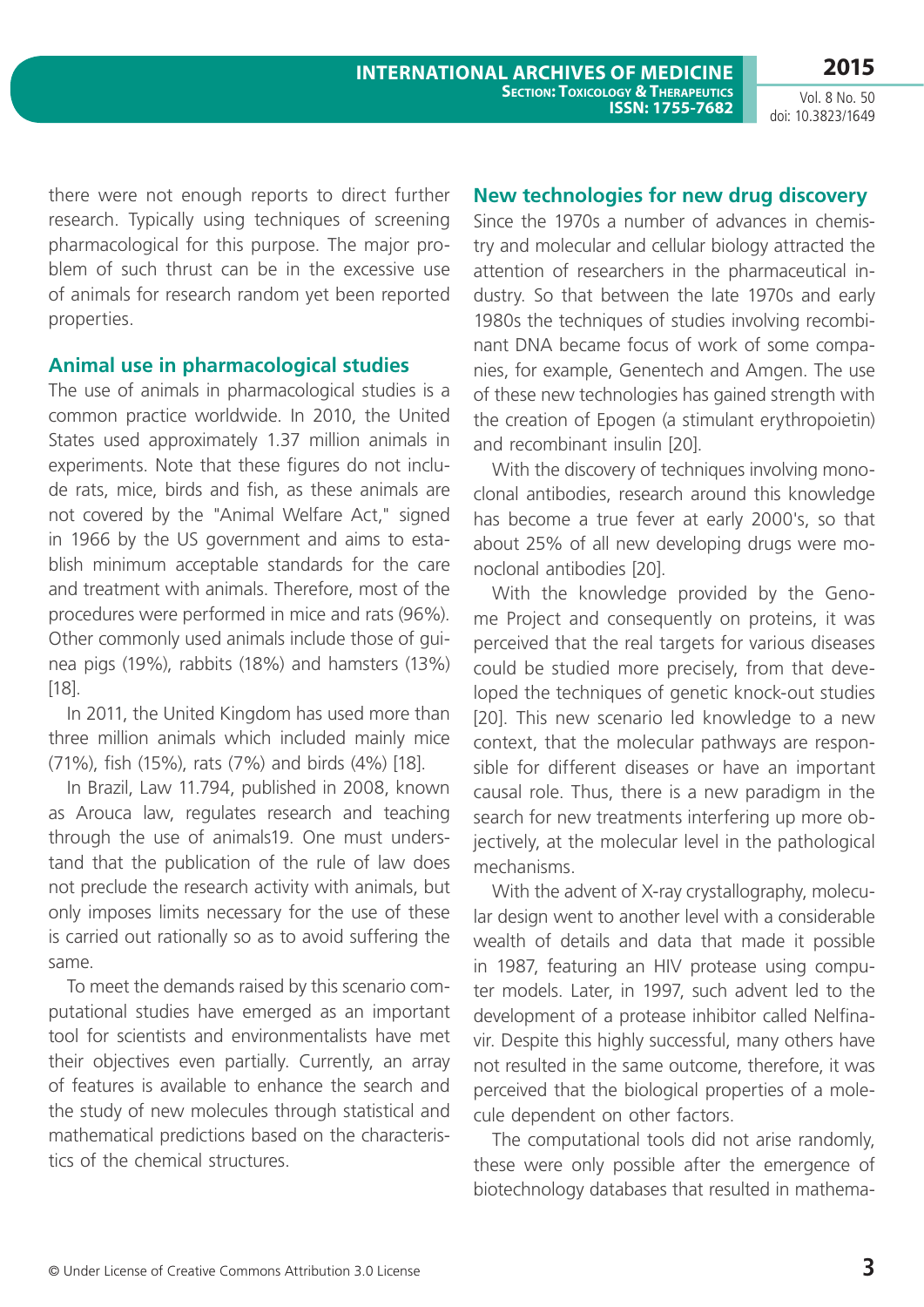tical models to analyze the relationships between the structures and the pharmacological effects reported in several articles.

This process would not be possible without the development of computer and the internet itself, at least not in the proportions that can be seen today. You can start this methodological approach in the 1970s with the emergence of the first database consists of 12 structures that have gone through evaluation crystallographic. This first step allowed biotechnological developments which resulted in 1982 with the creation of the first insulin produced by recombinant DNA technique licensed by Genentech and produced by the pharmaceutical company Eli Lilly [21]. This resulted in the creation of the first Knockout mouse by researchers Martin Evans, Oliver Smithies and Mario Capecchi [22].

In the following years, a number of new knowledge was consolidated, resulting in the development of drugs that employ this new knowledge as the basis for the research, among these new drugs have emerged Rituxan, Viracept, the Vitravene and Lipitor, the first synthetic statin. In the early 2000s more than 2,500 pharmaceutical companies have developed drugs with the application of new technologies [20].

#### **Computer studies**

The new drug research is developed by a large set of essential science for the discovery of new molecules and co-participation of this science is indispensable for achieving the main goal, to become a real drug. However, this trajectory is complex and requires large investments, resulting often in a molecule unfeasible due to the lack of relevant biological activity, the toxicity or the difficulty of achieving the pharmacological targets in a living by pharmacokinetic complications.

The steps leading up to the pre-clinical and clinical studies are crucial to obtain much information about the substance to be tested, which can often lead to impossibility of its use previously.

Therefore, current computer models can provide more information in a timely manner so that the researcher can direct their research on new molecules. Such studies may provide resources from the identification of the most likely pharmacological properties [23] of a molecule to the prediction of its possible adverse events [24].

It is in this context that since the early 2000s, with the knowledge from the Human Genome Project, several publications related to the creation of computer models that simulate the activity, interaction and pharmacokinetics of molecules are emerging.

Computational studies of drugs are known as in silico studies, expression that seems to have been first used in 1989 in the workshop "Cellular Automata: Theory and Applications" in the United States, but gained a larger dimension with the Genome Project. Although the most suitable expression, maybe it was in silicio, to keep momentum of the expressions in vivo, in vitro, ex vivo, appearing in Latin, the expression in silico had already spread so that it remained. It is noteworthy that not everything that is done on the computer is a study in silico, this expression is valid only for studies that simulate natural processes [25].

The in silico studies can be performed starting with the molecular target which is sought molecules in databases that may interfere positively or negatively in said target, or a small molecule upon which it is desired to know their properties.

The in silico study offers some advantages, such as reducing the number of molecules to be tested by means of databases, greater speed in the experiments and in achieving results and reducing the use of animals. However, factors such as the flexibility of the protein molecule to the molecular conformation and promiscuity hamper more accurate predictions [26].

#### **Five rule and the viability of drug**

A drug after being prepared as a medicine can be administered in various ways, either via a parenteral,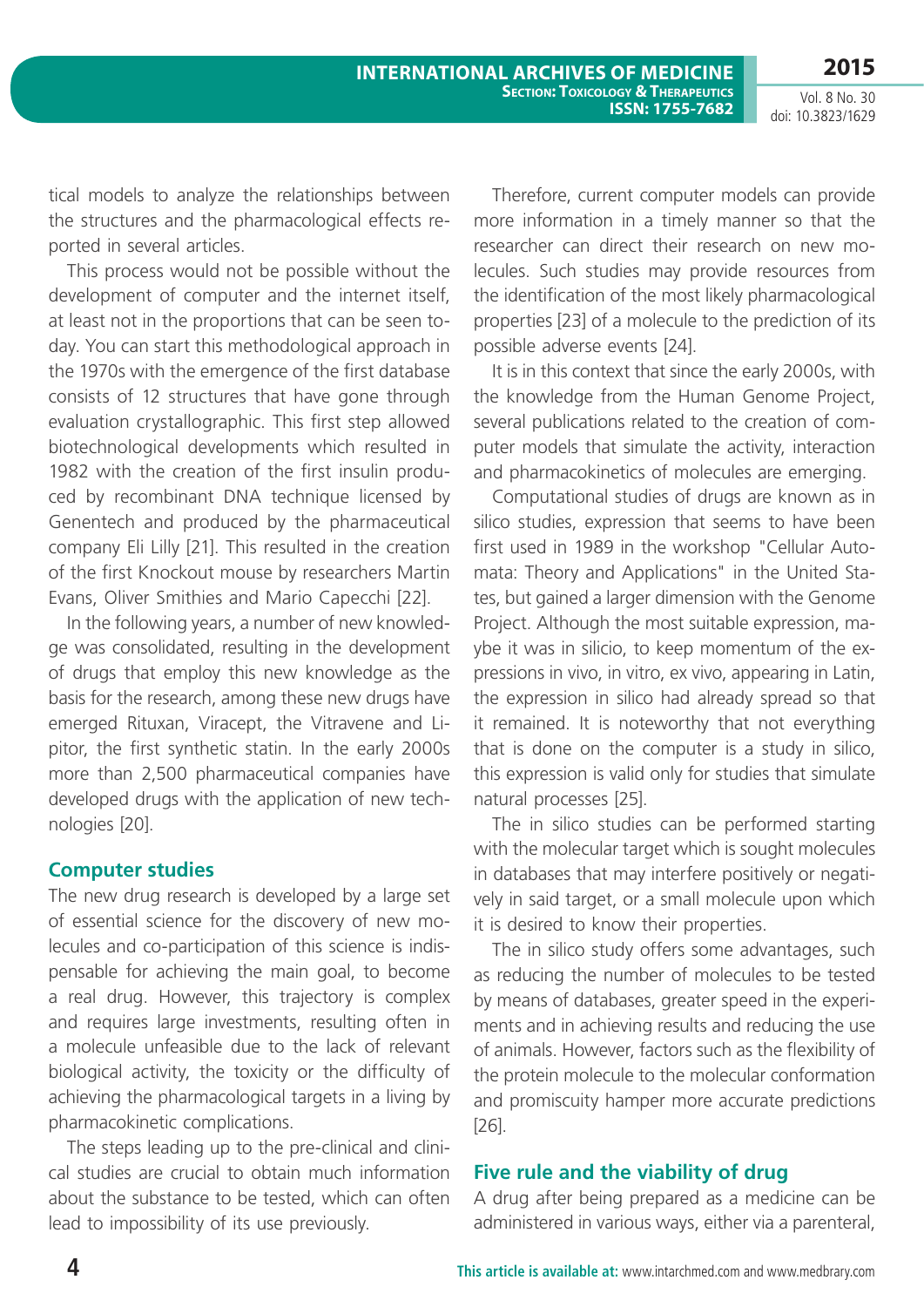

dermal, rectal, among others. However, the most comfortable way for the patient is oral, therefore, the drug should be able to cross a series of obstacles to reach the site of action [27] **(Figure 1)**.

Remember that a drug must meet some important criteria to ensure its effectiveness, as good proportion of solubility oil/water to diffuse through the membrane and be well distributed; have adequate size so you can permeate the body to the site of action and have limited affinity to proteins, and other, otherwise the molecule in question may lose its function and not become a drug.

Observing various physicochemical characteristics and some biological factors Lipinski (2004)28, from the year 1997, studied the influence of these factors on the pharmacokinetic properties of drugs and came to the conclusion that some properties are essential for a molecule (druglikeness) has a higher probability of becoming a drug:

a. Molecular weight is less than or equal to 500 Da;

- b. Number of hydrogen bond acceptor groups is less than or equal to 10 (expressed as the sum of N and O atoms);
- c. Number of hydrogen bond donor groups is less than or equal to 5 (expressed as the sum of OH and NH in the molecule);
- d. cLog P is less than or equal to 5.

The fact that each parameter is defined by a value which, coincidentally, is a multiple of five took this set of factors to be called "Rule of Five". This study was based on the evaluation of a set of 2,245 new chemical species (NCS) that were collected from the World Drug Index (WDI) [29].

Of course, over time, other researchers discuss and improved this rule found that other factors may influence the pharmacological properties of a molecule, such as, for example, polar surface area (PSA) of less than 140 Å2, which can best mean oral bioavailability for the drug [30].

The physico-chemical properties will lead directly into the molecular pharmacokinetics, a candidate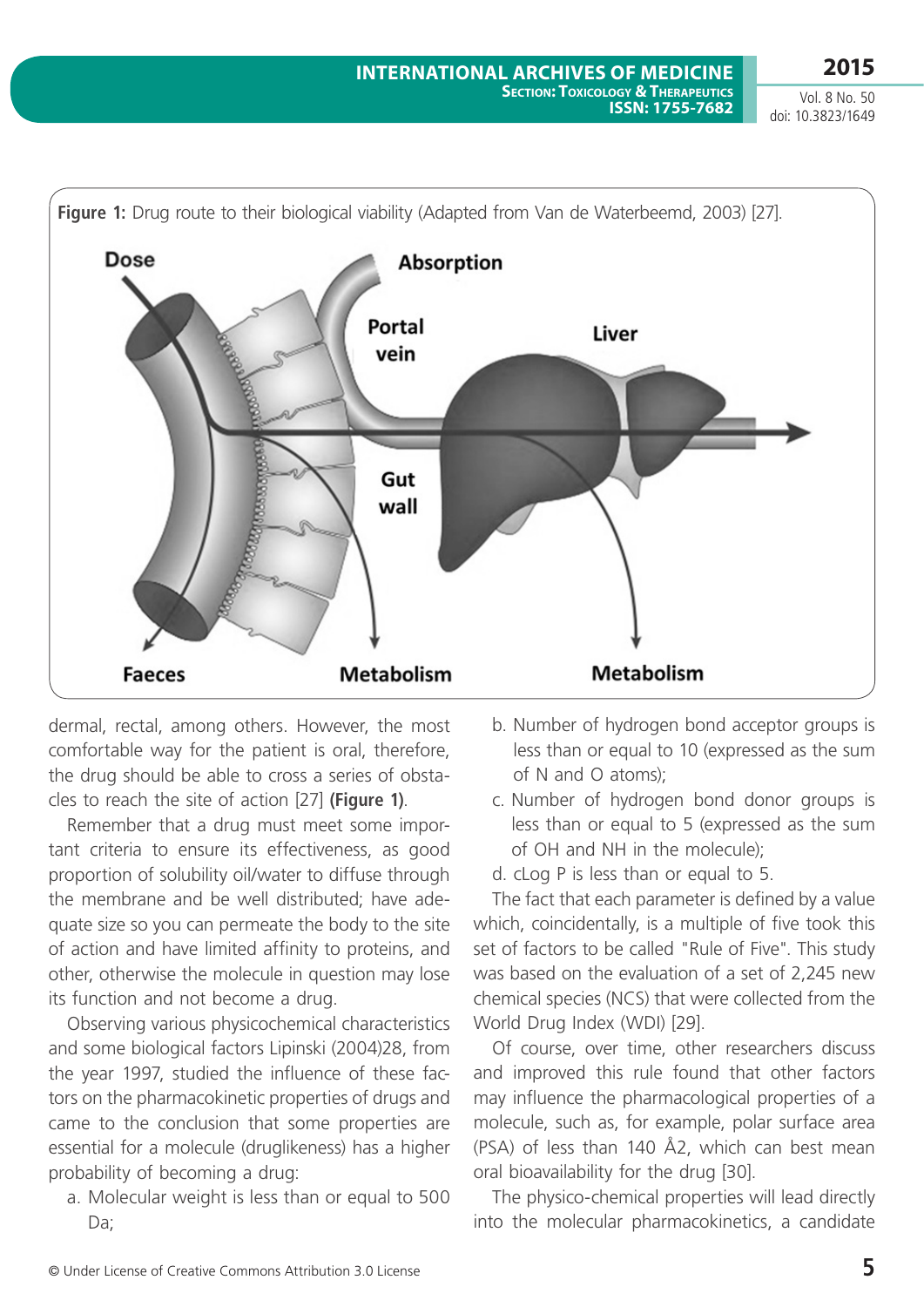for drug need to have good pharmacokinetic characteristics to increase your chances of becoming a medicine. However, it is estimated that approximately 50% of the drug candidates fail because of problems with the absorption, distribution, metabolism, excretion or toxicity31. The evaluation of all the related parameters is defined as ADMET originating in the acronym of the steps of pharmacokinetic evaluation.

#### **ADMET studies**

Until the 1980s the pharmaceutical industry devoted their pharmacokinetic investigations using animals. In these studies were determined the nature of the absorption, distribution, metabolism and excretion (ADME) of drugs. Such studies led long time, which postponed the onset of pre-clinical and clinical studies. Another problem was the failure rate representing wasted time and money.

The early ADME studies report to the 1960s with the work of some authors. Until the 1970s, these models were typically based on in vivo studies. From the 1980s, ADME evaluation techniques *in vitro* became incorporated. *In vitro* studies, for example, Caco-2, pharmacokinetic characteristics studied in an experimental model of epithelial cells from a colorectal carcinoma [32] composed a literature data set containing information on absorption, drug interactions (drug  $\pm$  drug interactions - DDI), drug carriers and efflux pumps (P-glycoprotein - P-gp, Multidrug Resistance Protein - MRP), intrinsic clearance and brain penetration, which already believed-that could be used to predict the in vivo situation in humans [33].

In the early 2000s it was known that deficiencies in ADME characteristics corresponded the main cause of friction during drug development and in the same period was in sight the hope that one day the chemistry might be able to design the ideal chemistry for creating of new drugs [31].

The process of building ADME and toxicology studies known as ADMET corresponds to an arduous trajectory of work, starting from the selection of diseases, target identification, the identification of binding agents, optimization of these agents, selection of candidates and preclinical evaluation thereof. The next step is to identify the disease to be the target of research and components that are part of the biochemical pathways (proteins, genes, receptors) play an important role in the disease. Once these targets have been identified, one can synthesize a variety of substances that may interact with them [34].

The next step is to optimize the substance with main objective of applying concepts of structureactivity relationship, SAR, and structure-metabolism relationship, SMR, to improve these links. The next steps are the tests on animals and then in humans [34].

#### **Structure-activity relationship**

The evaluation methods of Quantitative structureactivity, QSAR, have shown efficient and relevant results having the pharmaceutical industry as the primary user of these strategies. The results are the fruit of linear regression analysis, using neural networks and other [35].

The QSAR studies are based on the principle that the biological activity of a molecule is related to its chemical structure. This enables prediction of the pharmacodynamic and pharmacokinetic activities based on theoretical models [36]. Studies of structure-activity relationship, SAR, qualitative study qualitative relationships derived from non-continuous data, while QSAR are derived from continuous data (e.g. data on the toxic potential). In 1863, Cros had noted such relations to publish "Action de l'alcohol amylique sur l'organisme", studying the relationship between the toxicity of primary aliphatic alcohols and their solubility in water [37].

Currently, it is understood that a QSAR study should: I - be associated with a defined endpoint; II - in the form of an unambiguous algorithm is easy to implement; III - the ideal is to have a me-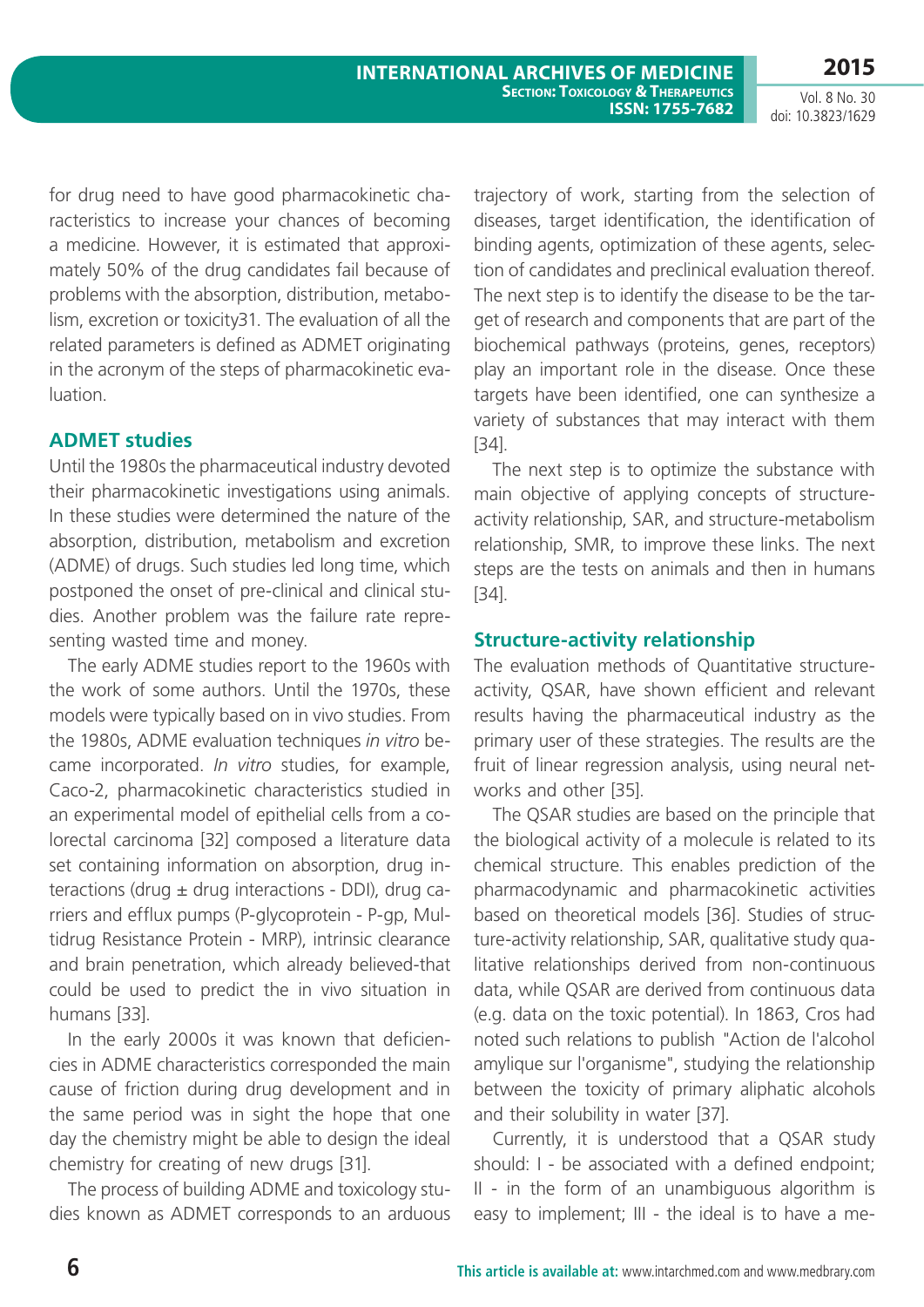chanistic interpretation; IV - be accompanied by a definition of applicability domain; V - be associated with a measure of "goodness-of-fit" (corresponding to internal validation); VI - be evaluated in terms of its predictive power using unused data in the development of the model (which corresponds to the external validation) [38].

According to Oecd (2014) [37] biological activity (either pharmacological or toxicological) of substances is governed by its structural properties and SAR methods use such properties to achieve two objectives: I – determine, as precisely as possible, the variation limits of the chemical structure that is consistent with producing a particular effect (for example, a chemical can cause specific toxic endpoint); II - define the ways that changes in the structure influence the power of the endpoint.

QSAR models are usually based on mathematical relationships, most often statistics that relate to the structural properties and the presence or absence, the potency or activity of interest [37].

# **Discussion**

### **Predictions regarding Riachin**

To facilitate the evaluation of the data, the molecular structure of Riachin was presented as being obtained by SMILE PubChem software, available in https://pubchem.ncbi.nlm.nih.gov/search/search. cgi#, resulting in the representative: C2 (C (O [H @ H] 1C (C = CC (C1O) O) N = CC #) OC (C (C2O) O) CO) O, with substituents in position 4 described in **Figure 2** [10].

The in silico studies were performed by first forming structure shown in **Figure 2**.

Preliminary studies of Riachin molecule determine the related properties in **Table 1**.

TPSA: Topological Polar Surface Area; N. atoms: number of atoms; MW: molecular weight; nON: hydrogen bond acceptors; nOHNH: hydrogen bond donos; N. violations: number of violations of rule of



**Table 1.**

| <b>Parameter</b> | <b>Result</b>          | <b>Source</b>  |
|------------------|------------------------|----------------|
| cLogP            | $-2,74$                | Osiris         |
| <b>TPSA</b>      | 163,628                | Molinspiration |
| N. atoms         | 23                     | Molinspiration |
| <b>MW</b>        | 329,305                | Molinspiration |
| nON              | 9                      | Molinspiration |
| <b>nOHNH</b>     | 6                      | Molinspiration |
| N. violations    | 1                      | Molinspiration |
| Toxicity (DL50)  | Class IV<br>(310mg/Kg) | Protox         |
| Druglikeness     | $-8,1$                 | Osiris         |
| Drug-score       | 0.47                   | Osiris         |

TPSA: Topological Polar Surface Area; N. atoms: number of atoms; MW: molecular weight; nON: hydrogen bond acceptors; nOHNH: hydrogen bond donos; N. violations: number of violations of rule of five. Availability: Osiris (http://www.organic-chemistry.org/prog/peo/); Molinspiration (http://www.molinspiration.com); Protox (http://tox.charite.de/tox/).

five. Availability: Osiris (http://www.organic-chemistry.org/prog/peo/); Molinspiration (http://www.molinspiration.com); Protox (http://tox.charite.de/tox/).

### **Predictions in silico regarding Riachin**

In the current phase, based on in silico studies techniques were designed experimental models in order to study the pharmacological properties of Riachin objectively, reducing the waste of time and excessive use of laboratory animals.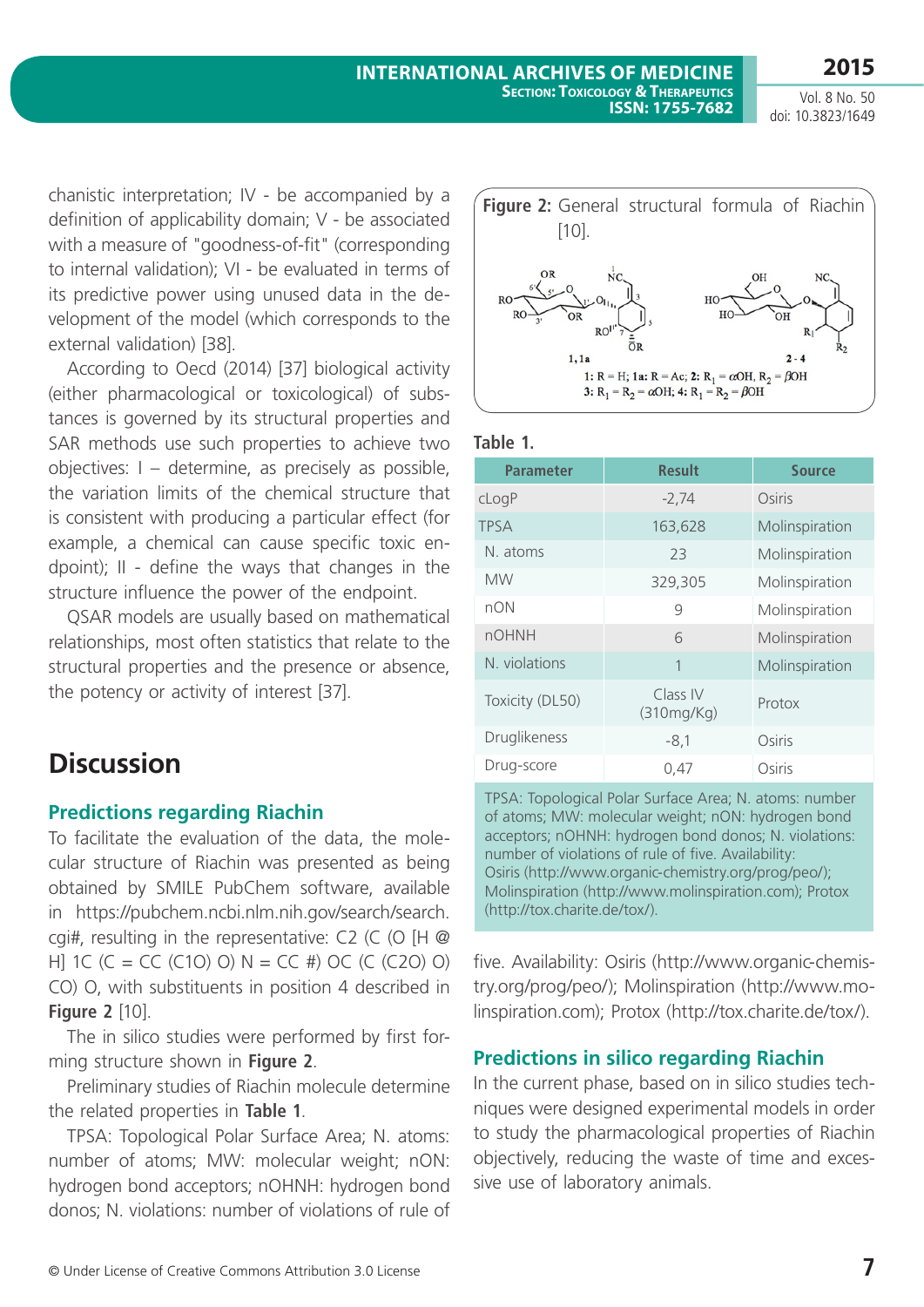### **Predictions of physical and chemical properties**

The physico-chemical properties were determined through Molinspiration software, available on the website http://www.molinspiration.com. Founded in 1986 as a spin-off from the University of Bratislava, the Molinspiration is a private company focusing on the development and application of modern techniques of chemical informatics, especially in connection with the web. This method is very robust and is able to process almost all organic and organometallic molecules39.

In Molinspiration software it is possible calculate the coefficient octane/water partition (log P), molecular volume, molecular weight, number of rotatable bonds, the number of hydrogen bond acceptor groups and donor [29] and molecular surface area (TPSA) [40]. Furthermore, it is possible to predict the score of bioactivity for different pharmacological targets [41, 42].

As already mentioned, although the drawings of drugs based on the structure is effective, many drugs do not even come to clinical studies for problems in the pharmacokinetics and toxicity.

The drug-likness is a qualitative property of chemical products which was awarded in a vote of a committee of experts which is widely used in the early stages of drug discovery [43]. There are many approaches on how to evaluate the drug-likeness of a molecule, such as topological descriptors, fingerprints CDM key structure or other properties such as cLogP and molecular weights. The approach used in this study is based on a list of about 5,300 fragments of different substructure with drug-likeness scores associated. The list of fragments was created from 3,300 marketed substances and commercially available chemicals to give a complete list of all available fragments [44].

In addition to the drug-Likness, will also be determined the drug score, with scores obtained by combining the results of drug-likeness, cLogP, molecular weight and risk of toxicity in an affordable value that can be used to judge the global potential of the compound to qualify as a future drug.

The drug-likeness is calculated through the fragments of point values that are present in the molecule under investigation, and the calculations made through the online software Osiris, available at [45] http://www.organic- chemistry.org/prog/peo/.

The value of the drug score is calculated by multiplying the contributions of the individual properties of the molecule with the first phase of the calculations **(Figure 3)**:



Where "ds" is the drug score; "Si" are contributions calculated directly from cLogP, LogS, molecular weight and drug-likeness (pi) through the second equation describing a spline curve. The parameters "a" and "b" are (1, -5); (1, 5); (0.012, -6) and (1, 0) to cLogP, records, molecular weight and druglikeness, respectively, and "ti" are the contributions of the types of risks taken IV toxicity. The values of "ti" are 1.0, 0.8 and 0.6 for no risk, medium risk and high risk, respectively [45].

### **Conclusion**

Drug research came in the early twenty-first century in a new dimension being must satisfy important environmental and economic needs. The initial findings of Riachin exemplifies the use of simple initial strategies for objective search pharmacological activities of isolated substances. It is possible that in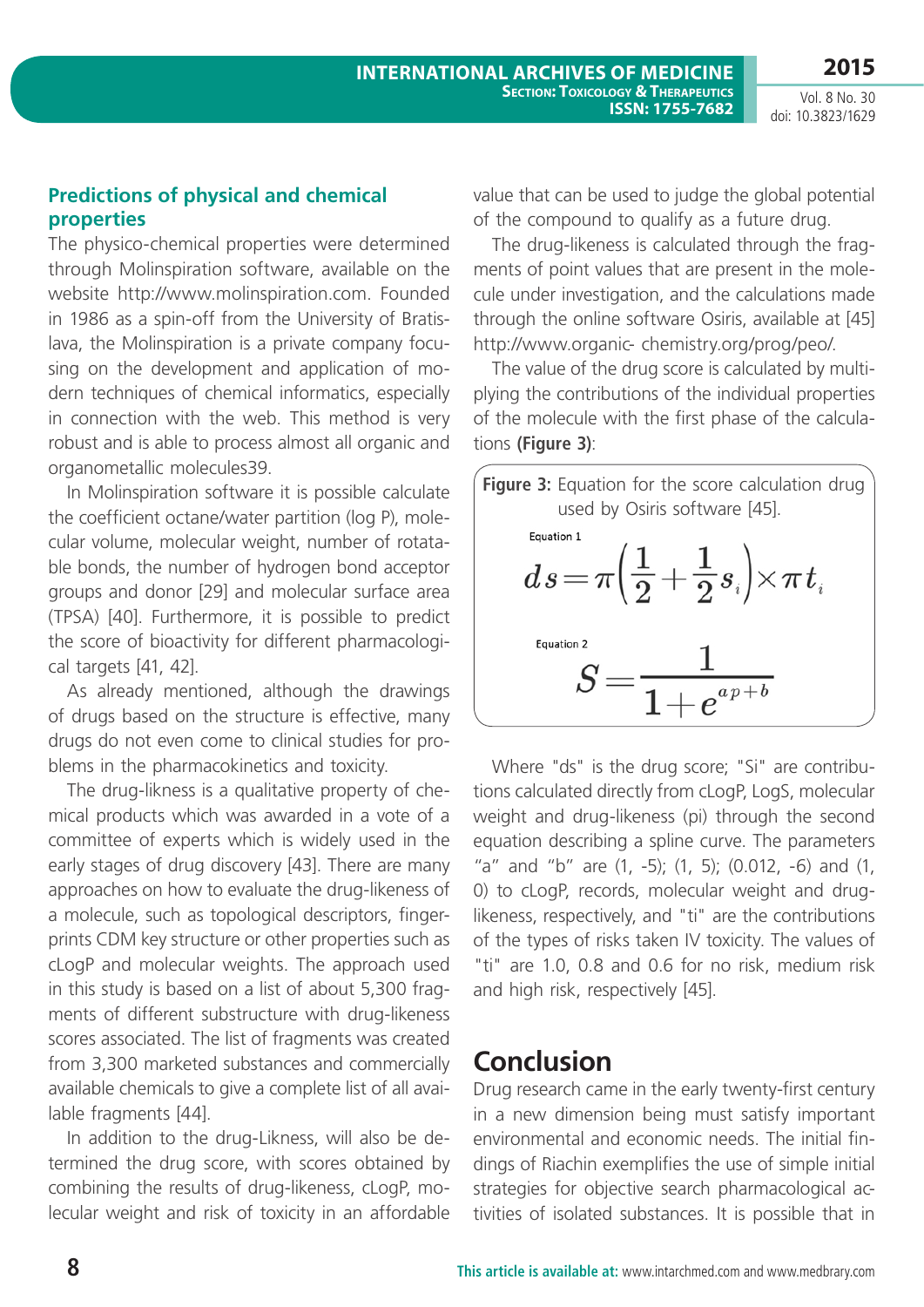the near future, such procedures may be required prior to any kind of pharmacologic screening. Such a strategy should minimize considerably the unnecessary use of laboratory animals.

Pharmacological studies for investigation of Riachin activity were started and all the tests should be directed by in silico predictions. The in silico studies hold great promise for the detection of pharmacological targets and new molecules. So every month the number of publications seems to increase considerably, as the number of available tools.

## **References**

- **1.** Russo EM, Reichelt AA, De-Sá JR, Furlanetto RP, Moisés RC, Kasamatsu TS et al. Clinical trial of Myrcia uniflora and *Bauhinia forficata* leaf extracts in normal and diabetic patients. Braz J Med Biol Res, 1990, v. 23, n. 1, p. 11-20.
- **2.** Silva FR, Szpoganicz B, Pizzolatti MG, Willrich MA, de Sousa E. Acute effect of *Bauhinia forficata* on serum glucose levels in normal and alloxan-induced diabetic rats. J Ethnopharmacol, 2002 v. 83, n. 1-2, p. 33-7.
- **3.** Lino CdE S, Diógenes JP, Pereira BA, Faria RA, Andrade Neto M, Alves RS et al. Antidiabetic activity of *Bauhinia forficata* extracts in alloxan-diabetic rats. Biol Pharm Bull, 2004, v. 27, n. 1, p. 125- 7.
- **4.** Akhtar AH, Ahmad KU. Anti-ulcerogenic evaluation of the methanolic extracts of some indigenous medicinal plants of Pakistan in aspirin-ulcerated rats. J Ethnopharmacol, 1995, v. 46, n. 1, p. 1-6.
- **5.** Sampaio CA, Oliva ML, Tanaka AS, Sampaio MU. Proteinase inhibitors in Brazilian Leguminosae. Mem Inst Oswaldo Cruz, 1991, v. 86, n. 2, p. 207-9.
- **6.** Sampaio CA, Motta G, Sampaio MU, Oliva ML, Araújo MS, Stella RC et al. Action of plant proteinase inhibitors on enzymes of the kallikrein kinin system. Agents Actions Suppl, 1992, v. 36, p. 191-9.
- **7.** Agra MDF, Silva KN, Basílio IJLD, Freitas PF, Barbosa-Filho JM. Survey of medicinal plants used in the region Northeast of Brazil. Rev. bras. farmacogn., 2008, v. 18, n. 3, p. 472-508.
- **8.** Da Silva KL, Biavatti MW, Leite SN, Yunes RA, Delle Monache F, Cechinel Filho V. Phytochemical and pharmacognositc investigation of *Bauhinia forficata* Link (Leguminosae). Z Naturforsch C, 2000, v. 55, n. 5-6, p. 478-80.
- **9.** Jorge AP, Horst H, de Souza E, Pizzolatti MG, Silva FR. Insulinomimetic effects of kaempferitrin on glycaemia and on 14C-glucose uptake in rat soleus muscle. Chem Biol Interact, 2004, v. 149, n. 2-3, p. 89-96.
- **10.** Silva TMS, Lins ACS, Sarmento-Filha MJ, Ramos CS, Agra MF, Camara CA. Riachin, a new cyanoglucoside from *Bauhinia pentandra* and its antioxidant activity. Chem. Nat. Compd., 2013, v. 49, n. 4, p. 685-690.
- **11.** Yoshikawa M, Shimada H, Shimoda H, Matsuda H, Yahamara J, Murakami N. Rhodiocyanosides A and B, new antiallergic cyanoglycosides from Chinese natural medicine "si lie hong jing tian", the underground part of Rhodiola quadrifida (Pall.) Fisch. et Mey. Chem Pharm Bull (Tokyo), 1995, v. 43, n. 7, p. 1245-7.
- **12.** Elliger CA, Waiss AC, Lundin RE. Simmondsin, an unusual 2-cyanomethylenecyclohexyl glucoside from Simmondsia californica. J. Chem. Soc., Perkin Trans. 1,1973, p. 2209-2212.
- **13.** Murakami A, Ohigashi H, Tanaka S, Hirota M, Irie R, Takeda N et al. Bitter cyanoglucosides from *Lophira alata*. Phytochemistry, 1993, v. 32, n. 6, p. 1461-1466.
- **14.** Simpol LR, Otsuka H, Ohtani K, Kasai R, Yamasaki K. Nitrile glucosides and rosmarinic acid, the histamine inhibitor from Ehretia philippinensis. Phytochemistry, 1994, v. 36, n. 1, p. 91- 95.
- **15.** Sosa A, Winternitz F, Wylde R, Pavia AA. Structure of a cyanoglucoside of Lithospermum purpureo-caeruleum. Phytochemistry, 1977, v. 16, n. 6, p.707-709.
- **16.** Nahrstedt A, Wray V. Structural revision of a putative cyanogenic glucoside from Ilex aquifolium. Phytochemistry, 1990, v. 29, n. 12, p. 3934-3936.
- **17.** Lechtenberg M, Nahrstedt A. "Cyanogenic glycosides". In: Ikan R (ed.) Naturally Occurring Glycosides. Chichester: John Wiley, 1999.
- **18.** Badyal DK, Desai C. Animal use in pharmacology education and research: the changing scenario. Indian J Pharmacol, 2014, v. 46, n. 3, p. 257-65.
- **19.** BRASIL. Law Nº 11.794. From October 8, 2008. Regulates the item VII of § 1 of art. 225 of the Federal Constitution, establishing procedures for the scientific use of animals; repealing Act in 6638, to May 8, 1979; and other measures. Brasília-DF:DOU. Law Nº 11.794: 1-2p. 2008.
- **20.** Gershell LJ, Atkins JH. A brief history of novel drug discovery technologies. Nat Rev Drug Discov, 2003, v. 2, n. 4, p. 321-7.
- **21.** Gottinger H, Umali C, Floether F. Strategic alliances in biotechnology and pharmaceuticals. New York: Nova Science, 2010. ISBN 978-1-60876-997-1. Available in: < http://strateccon.net/assets/strategic\_alliances\_biopharm.pdf - page=45 >. Acesso em: 02/22/2015.
- **22.** The mouse genome. Nature, 2002, v. 420, n. 6915, p. 510-510.
- **23.** Ekins S, Mestres J, Testa B. In silico pharmacology for drug discovery: methods for virtual ligand screening and profiling. Br J Pharmacol, 2007b, v. 152, n. 1, p. 9-20.
- **24.** LaBute MX, Zhang X, Lenderman J, Bennion BJ, Wong SE, Lightstone FC. Adverse drug reaction prediction using scores produced by large-scale drug-protein target docking on highperformance computing machines. PLoS One, 2014, v. 9, n. 9, p. e106298.